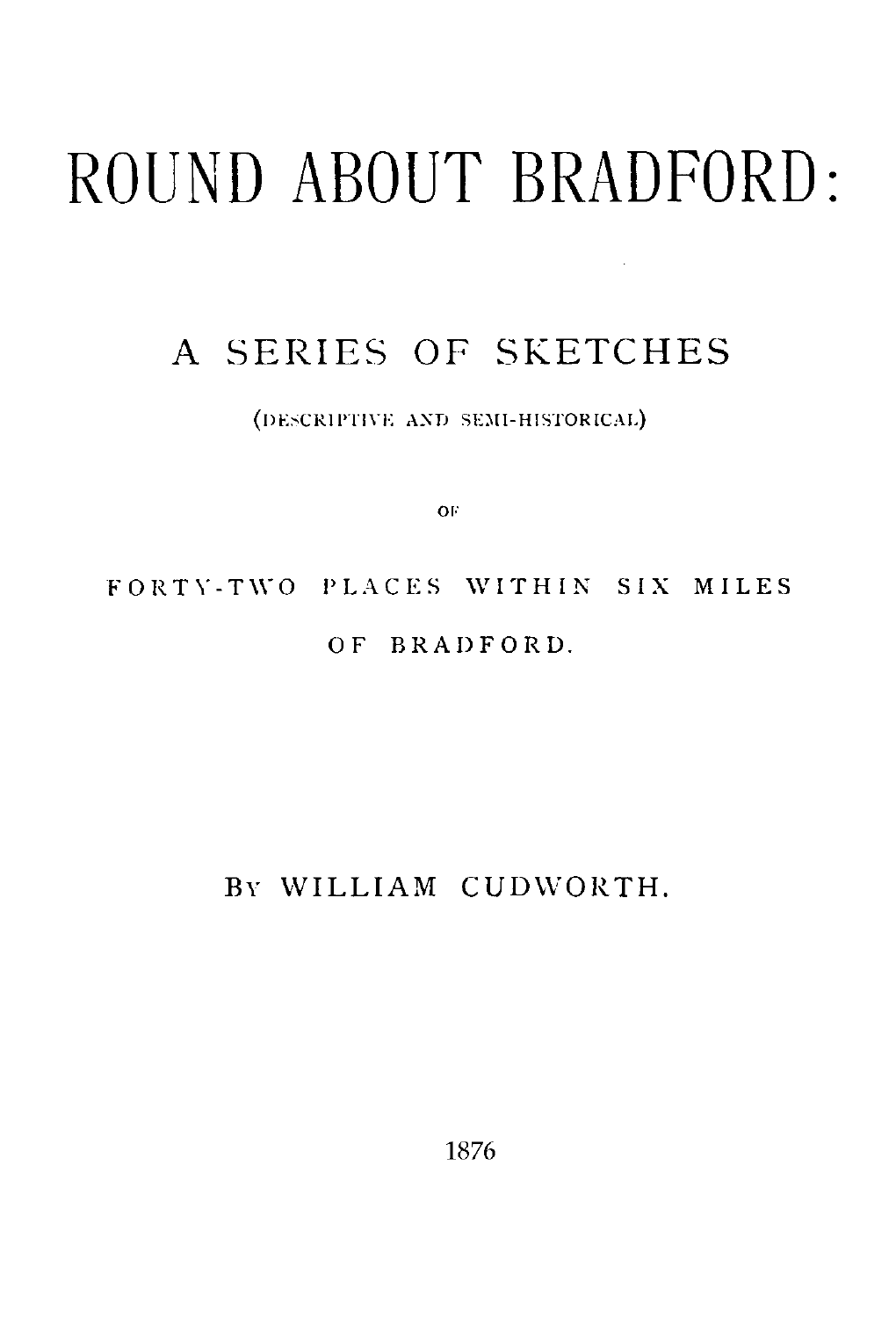## PREFACE.

IN the following pages brief sketches are presented of many of the villages and embryo towns which are comprised within a radius of six miles of Bradford. Doubtless there are other places intimately connected with the district, but lying outside this prescribed circle, about which much interesting matter might have been written, but they are necessarily beyond the scope of the present effort, and if dealt with as their importance deserves, would render this work one of inordinate dimensions. As it is, the chief difficulty experienced has been that of compressing within moderate compass the large mass of materials which was available.

The Sketches have had the advantage of previous publication in the columns of the *Bradford Observer.* An opportunity of thorough revision has thus been afforded which has enabled the Author to ensure a degree of accuracy to which he could not otherwise have attained. The work is not even now offered as a model of perfection in this respect. In a district the extensive area of which was for the most part unbroken ground, much of the information has necessarily been procured orally, and considerable allowance for inaccuracy must be made on this account. Notwithstanding omissions and acknowledged deficiencies, however, the work is submitted to the public in the confident belief that it will form a substantial contribution to the current stock of local knowledge.

The introductory chapter referring to the Etymology of the district has been kindly furnished by a gentleman well versed in word-lore,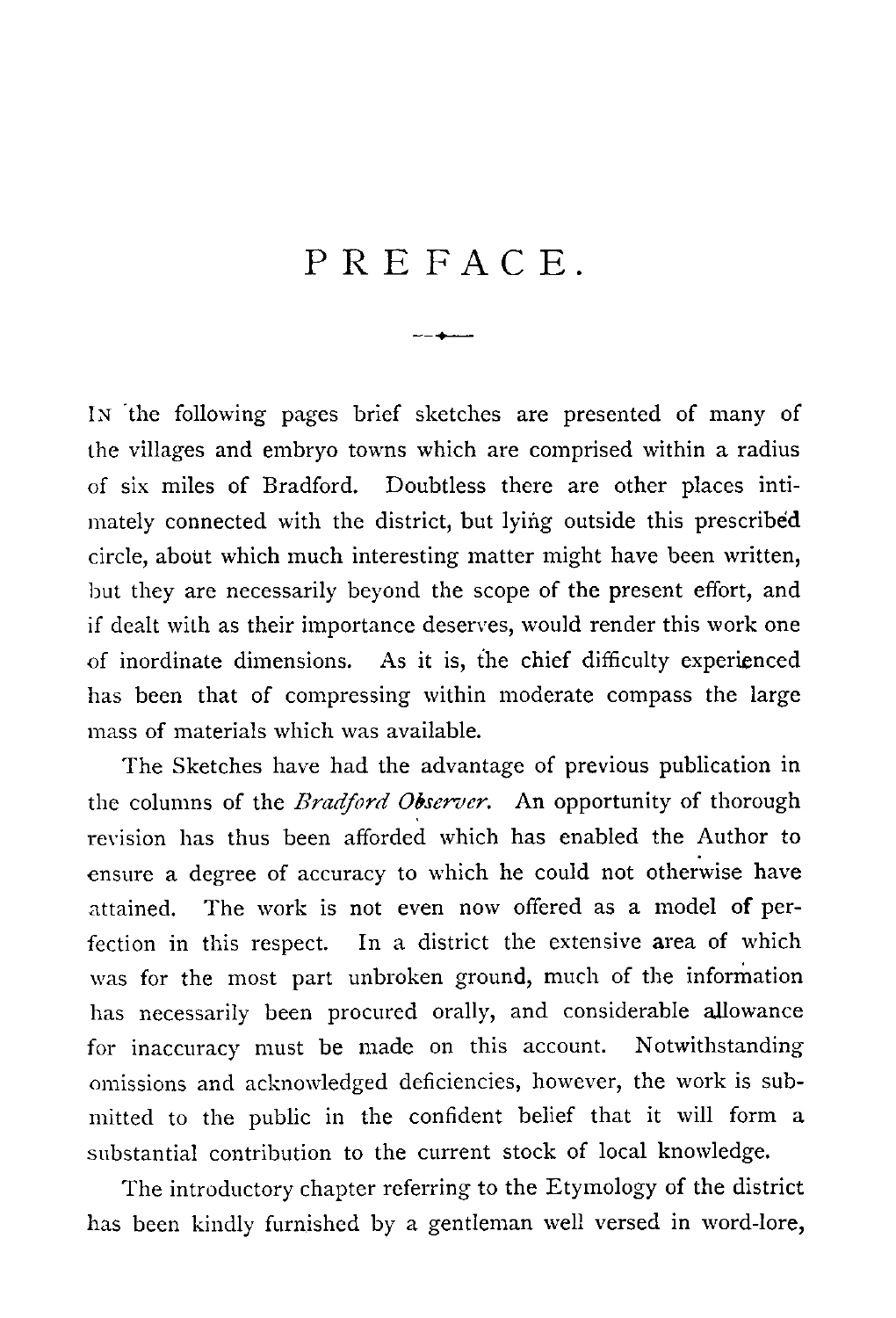#### vi. PREFACE.

and though possibly exception may be taken to some of his conclusions, his contribution will doubtless be appreciated as a valuable addition to the volume.

The Map has been specially prepared for this work by Messrs. Walker & Thornton, Surveyors, Bradford, who have been aided by information supplied by the Author, and it has been lithographed by Mr. S. 0. Bailey, of Bradford. The Geological Chart has been drawn and contributed by Mr. W. B. Woodhead, Surveyor, Bradford.

In the collection of materials for the work, the Author gladly acknowledges his obligation to very many persons for assistance rendered in various ways. Among others to whom his thanks are eminently due, he desires especially to name Mr. Joseph Wright, of Wibsey ; the Rev. Frederick Hall, of Thornton ; Mr. J. A. Busfeild, of Upwood ; Mr. T. W. Green, of Bingley ; Mr. George Taylor, of Apperley ; Mr. Simeon Rayner, of Pudsey ; Mr. Phil. Slater, of Yeadon ; the Rev. H. Harrison, of Idle ; Mr. T. T. Empsall and Mr. Jas. Wigglesworth, of Bradford ; Mr. W. Robertshaw, of Allerton ; Mr. Wm. Thornton, of Calverley ; Mr. Edmund Cox, of Baildon ; Mr. W. H. Cuthbert, of Wilsden ; Mr. Abm. Holroyd, of Saltaire ; and Mr. Wm. Bateson, of Windhill. But whilst thankfully recognising the help he has received from these and many other gentlemen, the Author holds himself alone responsible for any statement contained in the following pages.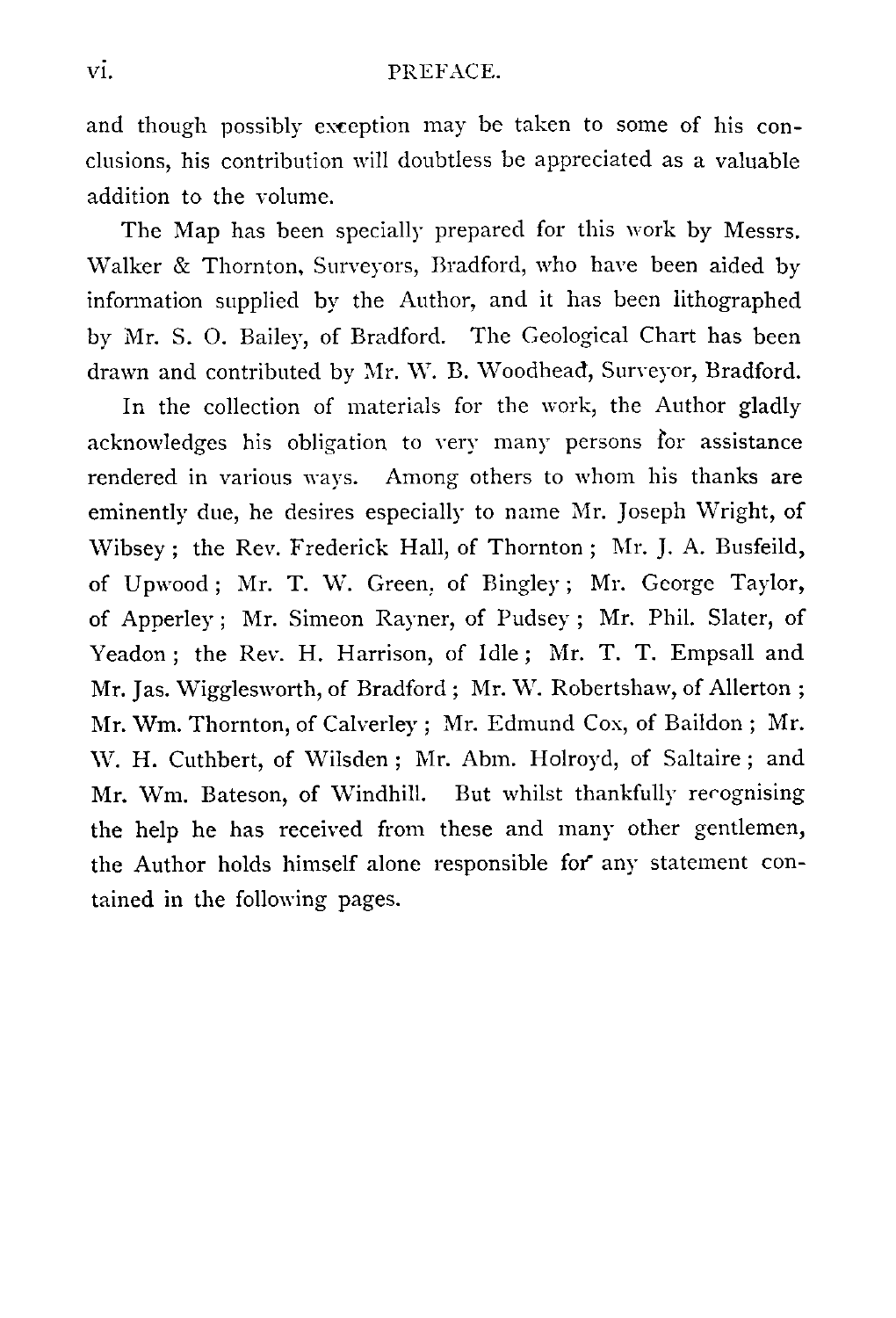### INDEX.

|                       |                      |           |    | INDEX. |  |  |  |           |
|-----------------------|----------------------|-----------|----|--------|--|--|--|-----------|
|                       |                      |           |    |        |  |  |  |           |
| LOCAL NOMENCLATURE    |                      |           |    |        |  |  |  | PAGE<br>I |
| FIRST DISTRICT :-     |                      |           |    |        |  |  |  |           |
| Wibsey                | $\sim$ .             |           |    |        |  |  |  | 14        |
| Buttershaw            |                      |           |    |        |  |  |  | 28        |
| High Bentley          |                      |           |    |        |  |  |  | 30        |
| Coley                 |                      |           |    |        |  |  |  | 33        |
| Royds Hall            |                      |           |    |        |  |  |  | 35        |
| Low Moor              |                      |           | έ, |        |  |  |  | 38        |
| Low Moor Ironworks    |                      |           |    |        |  |  |  | 54        |
| Bierley               |                      |           |    |        |  |  |  | 67        |
| Wyke                  |                      |           |    |        |  |  |  | 78        |
| Oakenshaw             |                      |           |    |        |  |  |  | 88        |
| Scholes               | $\sim$ 14            |           |    |        |  |  |  | 93        |
| SECOND DISTRICT.-     |                      |           |    |        |  |  |  |           |
| Clayton               |                      |           |    |        |  |  |  | 100       |
| Queensbury            |                      |           |    |        |  |  |  | 112       |
| Denholme              |                      | $\ddotsc$ |    |        |  |  |  | 129       |
| Thornton              | $\ddotsc$            |           |    |        |  |  |  | 139       |
| Allerton              |                      |           |    |        |  |  |  | 167       |
| THIRD DISTRICT :-     |                      |           |    |        |  |  |  |           |
| Cottingley            | $\sim$               |           |    |        |  |  |  | 178       |
| Bingley               |                      |           |    |        |  |  |  | 184       |
| Harden                |                      |           |    |        |  |  |  | 208       |
| Wilsden               |                      |           |    |        |  |  |  | 221       |
| Cullingworth          |                      |           |    |        |  |  |  | 241       |
| FOURTH DISTRICT :--   |                      |           |    |        |  |  |  |           |
| Heaton                |                      |           |    |        |  |  |  | 256       |
| Frizinghall           | $\ddot{\phantom{0}}$ |           |    |        |  |  |  | 267       |
| Shipley               |                      | Ϋ.        |    |        |  |  |  | 270       |
| Saltaire              |                      |           |    |        |  |  |  | 307       |
| Baildon               |                      |           |    |        |  |  |  | 319       |
| FIFTH DISTRICT :-     |                      |           |    |        |  |  |  |           |
| Eccleshill            | $\ddot{\phantom{a}}$ |           |    |        |  |  |  | 341       |
| Idle<br>$\sim$ $\sim$ |                      |           |    |        |  |  |  | 363       |
| Windhill              | $\ddot{\phantom{a}}$ |           |    |        |  |  |  | 398       |
| Wrose.                |                      |           |    |        |  |  |  | 410       |
| Thackley              | $\ddotsc$            |           |    |        |  |  |  | $^{414}$  |